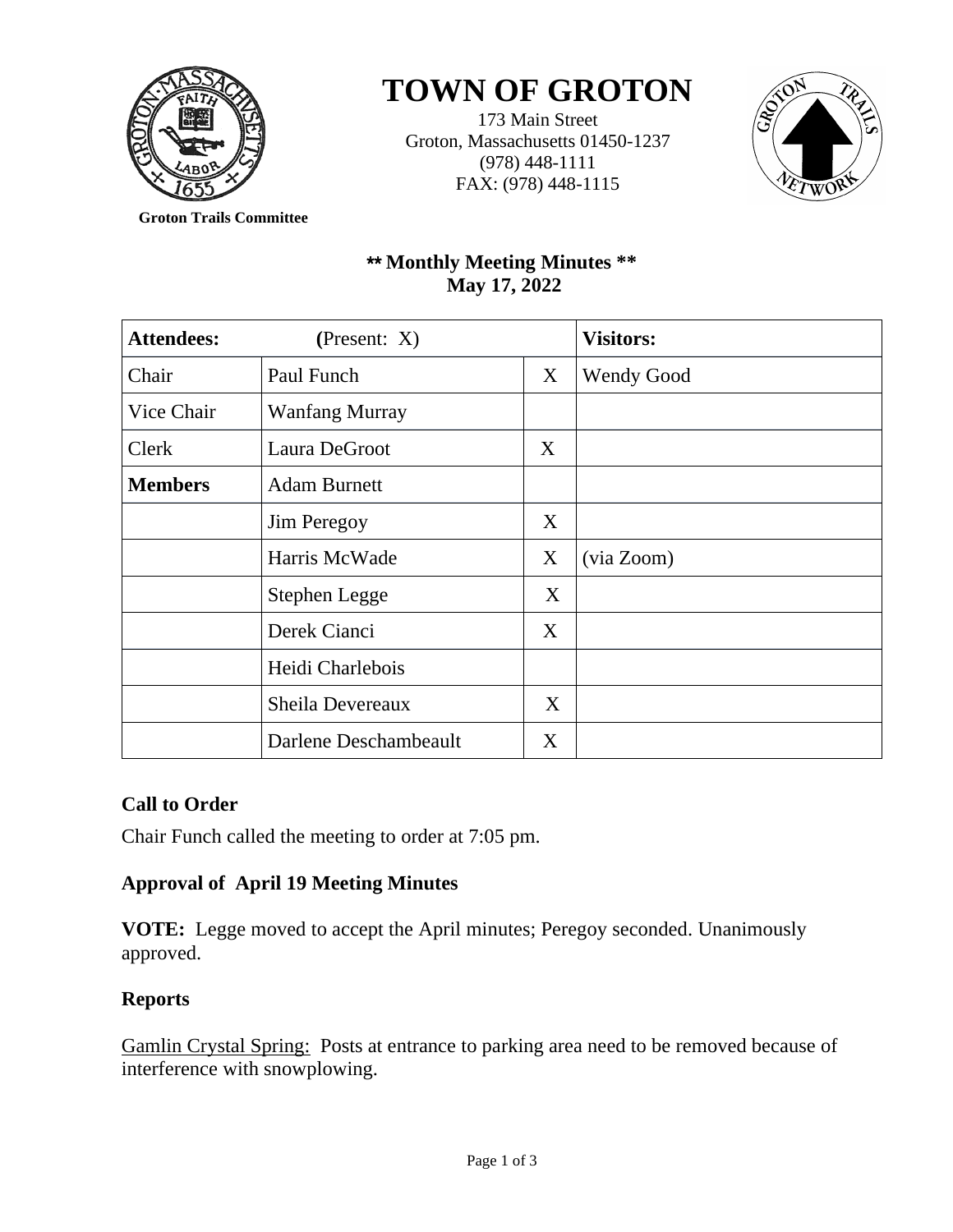Rich State Forest: Two bridges and one bog bridge are proposed; all to be horse worthy. Someone needs to head up this project with DCR. Potential project for student conservation volunteers.

Website and Interactive Map: A large map of the town's trails (size 36" x 55") was printed by the Groton Public Library for use at various festivals. Peregoy recommended a smaller map which he displayed at the meeting (26" x 32") for use on the 30-inch booth table. Funch reported the GTC could purchase plexiglass and lightweight plywood for under \$175 for the map table display.

**VOTE:** Members approved purchasing plywood and plexiglass, not to exceed \$175; vote unanimous.

Freedom's Way's "Hidden Treasures": Three hikes are planned 1) on 5/14, 8:30 am, Blackman Field & Woods Guided Walk lead by Murray and Murray; 2) 5/21, 10:00 am, Wharton Plantation Biodiversity and Glacial Geology Walk lead by Funch, Devereaux, McWade; 3) 5/28, 10:30, Storytime Walk: A River Ran Wild, along John Tinker Trail lead by Devereaux.

February 16, 2023, Groton Conservation Forum: GTC received \$500 grant for forum speaker. Charlebois, Funch and Murray reviewed forum topics and recommended climate change and ways to mitigate it. Location of forum to be determined.

Trail Projects: *Nate Nutting Mill Site:* Fallen trees cleared by Charlebois, Funch, Legge, and Peregoy.

*Nashua Riverwalk:* CPA grant of \$61,000 approved at Town Meeting. Still waiting for state grant approval. Next step: DCR approval of NOI, followed by ConsComm review.

*Harrison Ripley Forest:* Goal is to reroute the trail crossing private property owned by Ben Black. Concerns raised that proposed route was too remote, too environmentally sensitive for hikers, and not horse friendly. Committee members encouraged to view flagged trail.

*Flavell Crossing (new project):* Trail Closed sign installed by Funch for trail section crossing over private property. Map corrected to direct users away from private property.

*Groton Hills (new project):* Needs bridge over bog area, approximately 3-4 8-foot sections. Will require RDA; members asked to site visit.

*Baddacook CA:* Wetland area around the pond was recently transferred from NEFF to the Cons Comm. GTC could help with proposed bog bridge and loop trail (RDA required).

*Town Forest Trail Re-route to Nashua River:* 600-foot section of trail crosses over private property. Proposed route is flagged for Committee members to review.